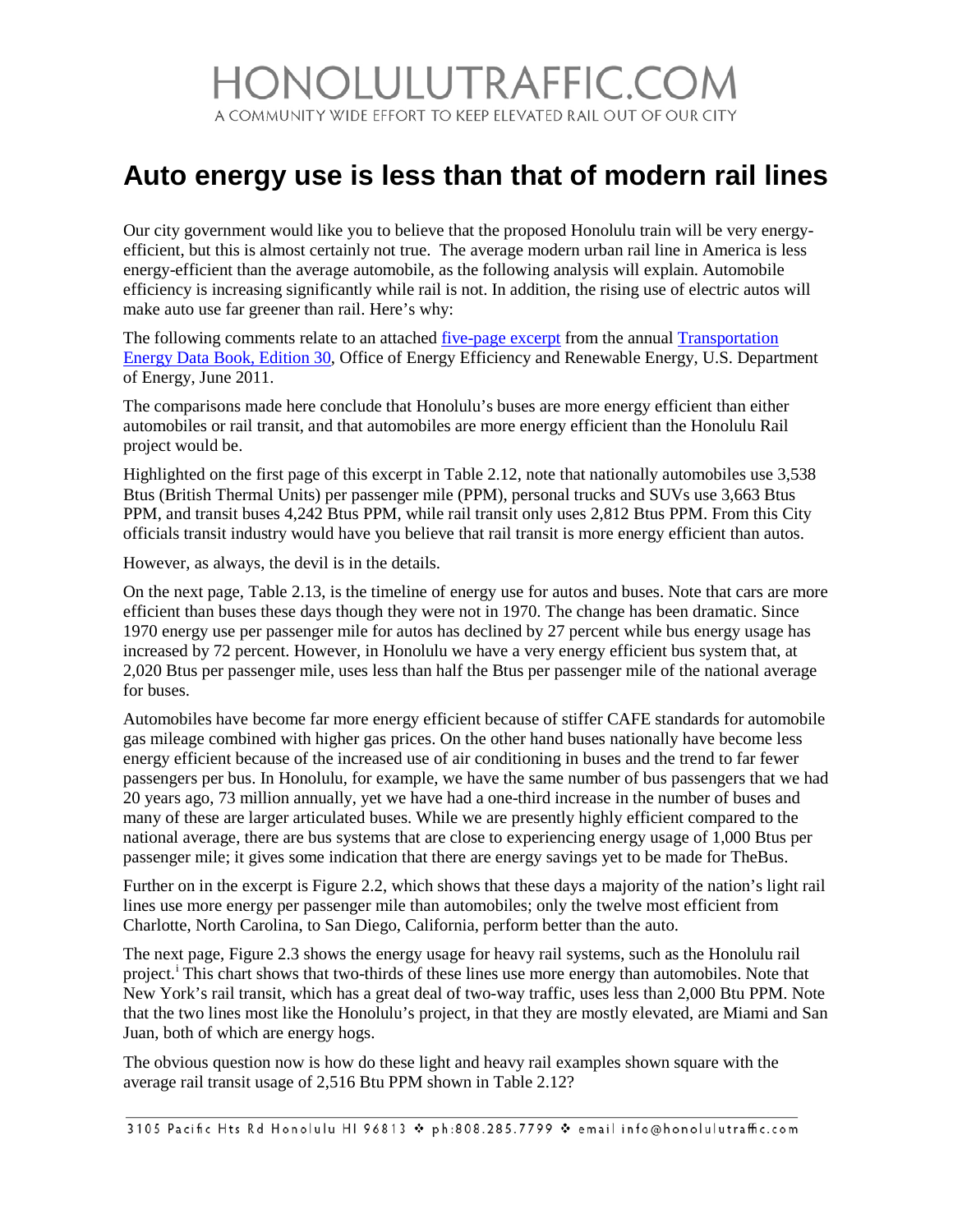The 2,516 Btu PPM number is a *weighted* average and includes the New York rail systems which are not only very energy efficient but also constitute two-thirds of the nation's rail transit passenger miles.<sup>[ii](#page-2-1)</sup> Thus, using a *weighted* average and including New York leads us astray if we are looking for evidence of the likely energy efficiency of Honolulu's projected rail transit line. We have to look at modern rail lines *excluding* New York if we are to review energy use that is are more likely to be like ours.

We have little reason to believe that Honolulu's rail line would be more energy efficient than automobiles since we would carry highly directional rail passenger traffic. The highest use would be one-way into town in the morning, then returning almost empty, with the reverse pattern in the late afternoon. There would be light use during the middle of the day and in the evenings.

On the other hand, the big city heavy rail lines, especially New York City, carry a great deal of traffic in both directions and are still quite busy in the non-rush hours.

While the Final EIS makes blanket statements about rail being energy efficient and even gives energy usage data, it contains no evidence that it has done anything other than pull numbers out of the air. The only reference is to th[e Air Quality and Energy Use Technical Memorandum](http://www.honolulutraffic.com/AQ&Energy.pdf) but that is no better in providing sources.

If the City had proof that its rail line would be more energy efficient the automobiles, their arguments would be well documented; they are not. Environmental law requires that the FTA provide,

*Agencies shall insure the professional integrity, including scientific integrity, of the discussions and analyses in environmental impact statements. iii*

The Final EIS has not justified any reason why the Honolulu rail project should be any more energy efficient than others in its reference class while intuitively, given the route's projected operations, one should expect less energy efficiency.

In the 1970s, there were almost no light rail lines since most cities had abandoned them in favor of buses.<sup>iv</sup> The only heavy rail lines in existence were the energy efficient ones in the densely populated cities like New York, Boston, Philadelphia and New Jersey. One would be right at that time in believing that rail transit was more energy efficient than automobiles.

Again, in the 1970s, it was drummed into people that buses were more energy efficient than cars nationally. At that time they were, but over the years, for the reasons given earlier, buses are now significantly less energy efficient than cars per passenger mile as actually used and operated. That is not the case in Honolulu where buses are significantly more energy efficient autos if the national average for automobiles holds true here.

Our problem with thinking that rail transit is energy efficient is legacy thinking; we have not changed our thinking with the times and transit officials have not encouraged it.

The relative inefficiency between rail transit and automobiles will widen in the future. Today's transit energy use shows no sign of declining while automobile CAFE standards are to be increased by 65 percent by  $2025.$ <sup>v</sup>

The growing use of electric cars will change matters because they can recharge their batteries at times when daily energy use is at its nadir. By 2030, the horizon year for the rail project, it seems fairly certain that automobiles being charged between midnight and 5:00 AM will do so in Hawai'i through the use of wind power and ocean wave generated energy.<sup>vi</sup> Rail transit, however, sees nothing significant that will reduce its energy use in the future or its reliance, for the most part, on fossil fuels.